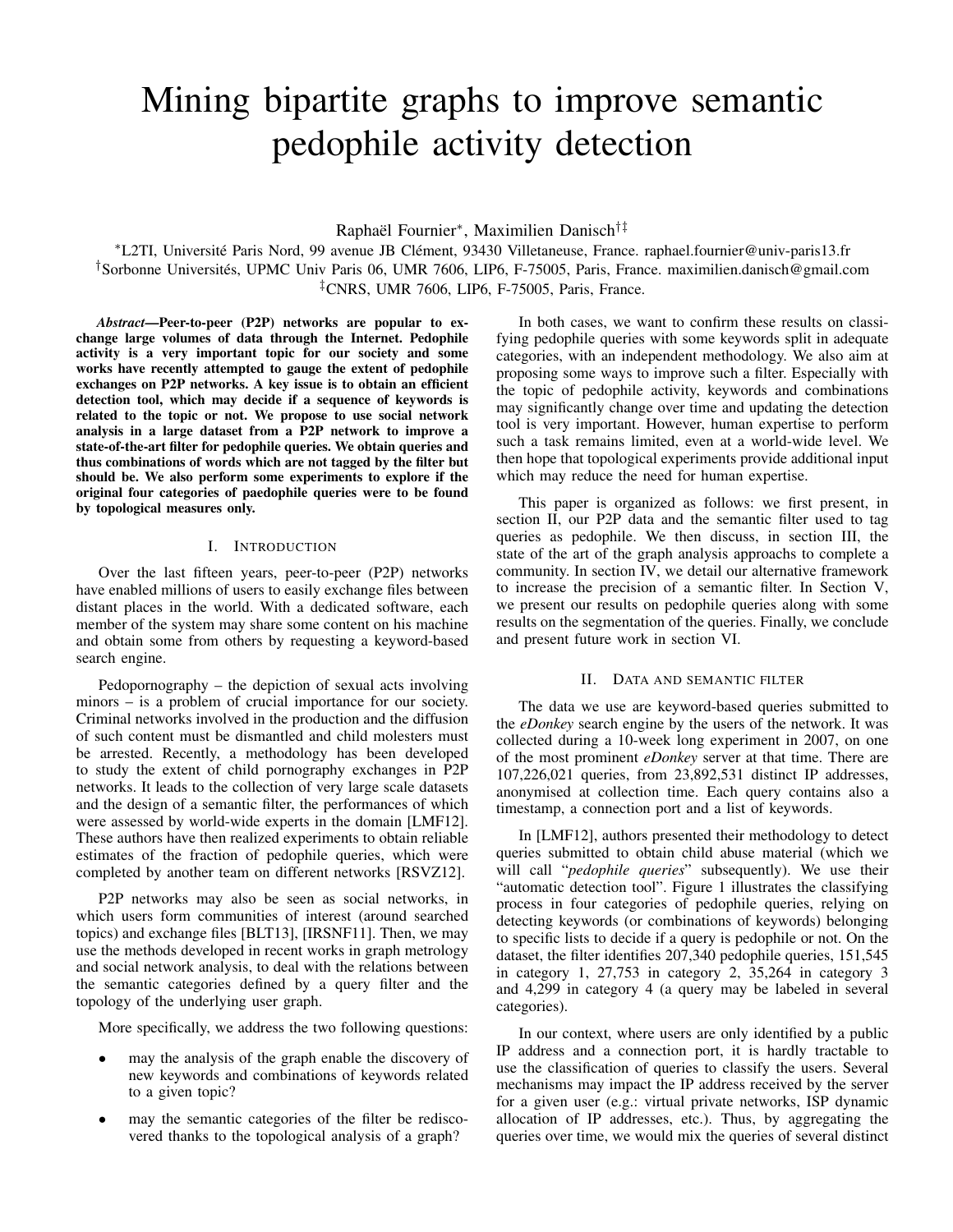users or, conversely, consider that queries are from different users when they come from one single individual. However, we neglect this effect in the rest of the paper (since queries were collected in a rather limited timescale) and we consider that a user is directly identified by a pair  $(IP, port)$ .

## III. COMMUNITY COMPLETION FRAMEWORKS

Typically, users (or queries) detected by the semantic filter as being part of a category are nodes belonging to a community of interest in the P2P network, minus some mistakes of the semantic filter. While a community of interest is a group of nodes highly linked together (as they exchange files and search for similar files) and thus corresponds to the classical definition of a community in graph analysis [For09]. Specific framework designed to complete a community can thus be applied to unfold the whole community of interest (and thus add nodes that were tagged as not part of the community of interest, but should have been tagged so) and conversely remove nodes that were tagged as part of the community of interest by the semantic filter, but are actually not part of it. Such a completed community, centered around several nodes, is called a multi-ego-centered community [DGLG12], which is a generalisation of the ego-centered or local community notion [Cla05], [FCF11], [NTV12].

Given a quality function – taking as input nodes and giving as output a value quantifying to what extent a set of nodes is a good community of interest –, a possible approach to complete communities consists in starting with a set (community) composed only with the nodes tagged by the semantic filter and then optimizing greedily the quality function by adding or removing nodes from the set. The final set obtained would in the ideal case be the real community of interest.

A first step towards this goal is the work detailed in [SG10] where the quality function is defined as the minimum degree of the nodes in the subgraph induced by the community. For this specific quality function, an optimal, yet greedy, algorithm exists.

Other solutions are [KNV06] and [TF06] where a proximity measure approach is used rather than a quality function approach. In these articles, authors compute the proximity of every node in the graph to an input set of nodes, then they try to find the most relevant connected subgraph of size  $k$  (a parameter), i.e., the set of connected nodes which are globally the closest to the input set. With these approaches and in the ideal case with the correct  $k$ , the real community of interest would also be unfolded.

The methods previously cited are used on networks which are not bipartite, while the data we are dealing with are naturally modelled by a bipartite graph (from one side the queries and from the other the users). Thus methods dealing directly with bipartite graphs [GL04] should also be investigated.

While these techniques remain to be explored, we show here a methodology which is simpler yet leading to good results when applied to complete the community of interest of pedopornography in P2P network.

## IV. METHODOLOGY

We propose to improve the filter by analysing a bipartite graph of queries for one part and users for another part (see



Figure 1: the pedophile detection tool presented in [LMF12] (in blue, groups of keywords). In the rest of the paper, we will denote by, from left to right, 1, 2, 3 and 4 those categories, and 0 for the non pedophile one.

Figure 2). Our aim is not to explore a completely new classification of queries but instead to lower the number of errors of the existing classification. Errors are of two categories: the false positives queries, which were labeled as pedophile but should not have been (i.e., they are not pedophile for a human expert), and the false negatives which were not detected but should have been.

Thus, by using the existing classification of queries, we define a score which rely on a topological similarity between the queries. We want that true pedophile queries receive a high score. We could then distinguish between true positive and false negative. Reducing this number may help in improving the recall measure for this filter. Conversely, we want queries that are not pedophile to have a low score, and aim at reducing the false positive errors of this filter.

We note  $U$  the set of users,  $R$  the set of queries. We define f which associates, to a given couple  $(u, r) \in U \times R$ , the number of times  $u$  submitted query  $r$ . For each query  $r$ , we define its neighborhood  $V(r)$  such as:

$$
V = \{u \in U | f(u,r) \ge 1\}.
$$

For each user, we note  $R(u)$  the set of its queries. For a given class C of queries, we define the score  $s_C(r)$  with the following expression ((1)):

$$
s_C(r) = \frac{\sum_{u \in V(r)} |C \cap R(u) \setminus \{r\}|}{\sum_{u \in V(r)} |R(u) \setminus \{r\}|} \tag{1}
$$

Users with only one query do not contribute to making connections between queries and they are then removed. Similarly, the query whose score is being computed does not contribute either. The expression (1) takes into account the imbalance of number of queries per user. We also used the score (2) which normalise the contributions of each user, whatever her number of queries may be. However, the results are not significantly different than those provided by (1), we thus present only the results obtained with score (1) in the following.

$$
s_C(r) = \sum_{u \in V(r)} \frac{|\{C \cap R(u) \setminus \{r\}|}{|\{R(u) \setminus \{r\}|}} \tag{2}
$$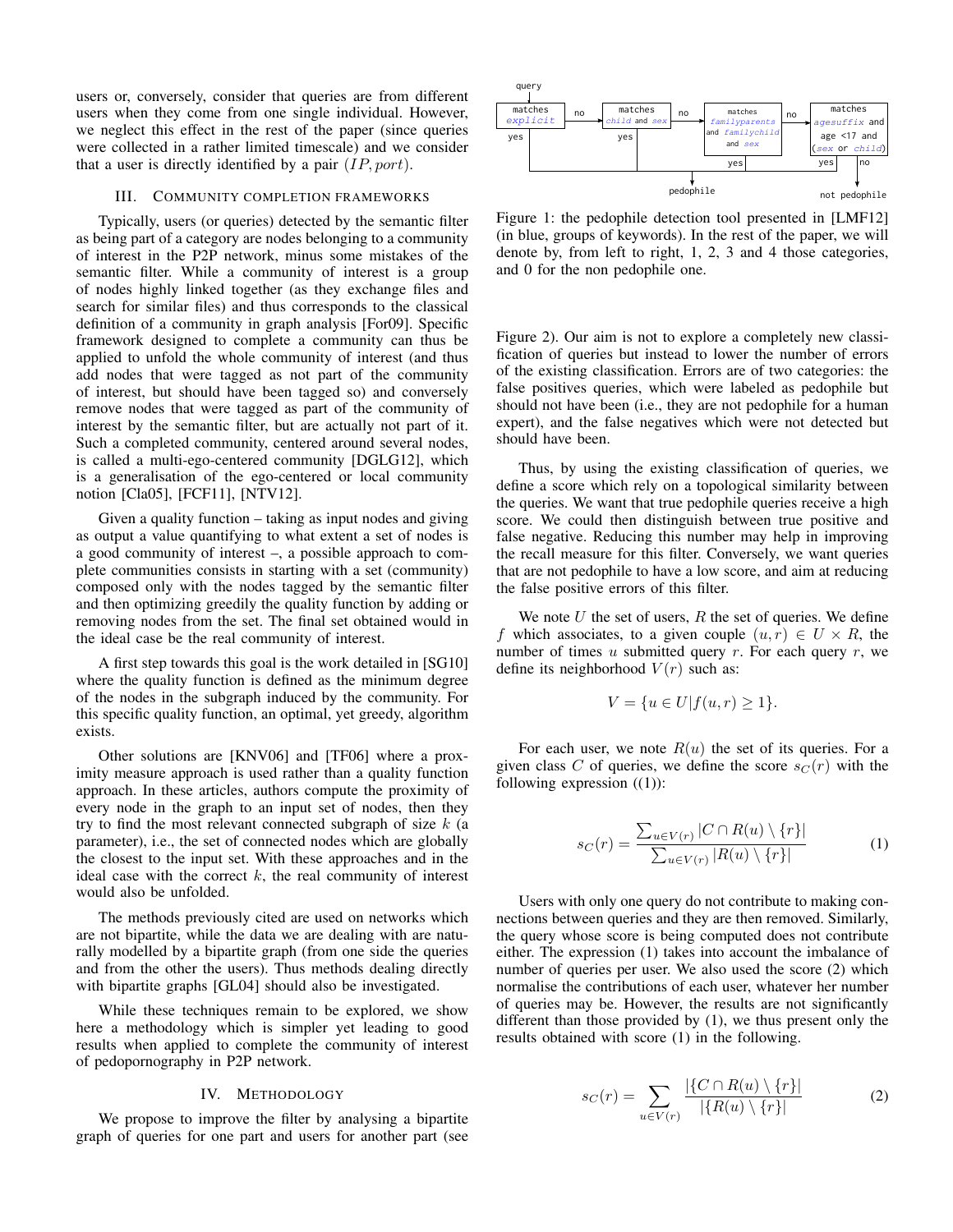

Figure 2: the bipartite graph *users*-*queries*. Users are represented by squares and they are linked to the queries they submitted. The numbers in each circle indicate the category of the query.



Figure 3: Score obtained with the class  $C$  of all queries labeled 1, 2, 3 or 4 (top) and probability for a query to be pedophile as a function of the ranking order (bottom)

#### V. RESULTS

## *A. False positive and false negative queries*

Figure 3 (top) presents the scores obtained by all the queries from the dataset, for the class  $C$  including all pedophile queries tagged by the semantic filter, ranked by their score. Figure 3 (bottom) presents a different view were queries are by sliding groups of  $k<sup>1</sup>$ . For a query at position X, the corresponding value is the fraction of pedophile queries detected by the original filter between position X and  $X + k$ .

We obtain 12,858 queries with a score of 1, i.e. submitted by users whose other queries were *all* pedophile (except the given query which can be not pedophile). Among those queries, 4,518 of them (slightly above 35%) were not detected by the filter. Most of them are very close from the topic, with either new specific keywords or combinations of relevant keywords. It thus seems relevant to perform an in-depth study of the keywords and their combination to include them in the filter. However, great attention should be paid in order to avoid a unwanted increase in the number of false positives associated with those new keywords. Indeed, other queries





Figure 4: Score obtained with the class C of all queries labeled 1 (top), probability for a query to be labeled 1 (middle) and probability to be labeled 2, 3 or 4 (as a function of the ranking order (bottom)

could be studied, such as those with a score close to 1, perhaps even until 0.75: since many users have submitted few queries, a score of 0.75 may be attributed to queries from people with 5 queries, 3 being paedophile, 1 not paedophile and the current query, thus 0.75 may still be a somewhat significant score. There are 5,361 queries with a score greater or equal to 0.75 (and not equal to 1) which could benefit from further investigation.

For the queries labeled pedophile with a score of 0, results are less conclusive: even though they were submitted by users with *no* other pedophile queries, most of them do not appear to be false positives.

# *B. Segmentation of pedophile activity*

In this section, we want to examine if the original 4 categories of pedophile activities seems relevant, with regard to the topology. Especially, we want to know if we were to hide category 1 queries, composed of queries with specific keywords (most of them being unknown to the general public), would we be able to find them by computing only with categories 2, 3 and 4 queries (categories which are semantically more similar).

Figure 4 presents the results of our experiment: this time, the score is computed only with respect to the class C of queries from category 1 (4-top) , we see that category 1 queries are massively ranked at the top (4-middle), before observing that queries from categories 2, 3 and 4 have low scores (4 bottom). This last plot shows that category 1 is not much linked with others: users submitting queries from category 1 are less likely to also enter queries from categories 2, 3 or 4. This is a first step to show that semantic types of pedophile activity are also found in the topology. We also tried the other combinations, for instance finding queries 4 using only queries 2, and all other combinations lead to similar results.

For a deeper analysis, we compare, for each category, the